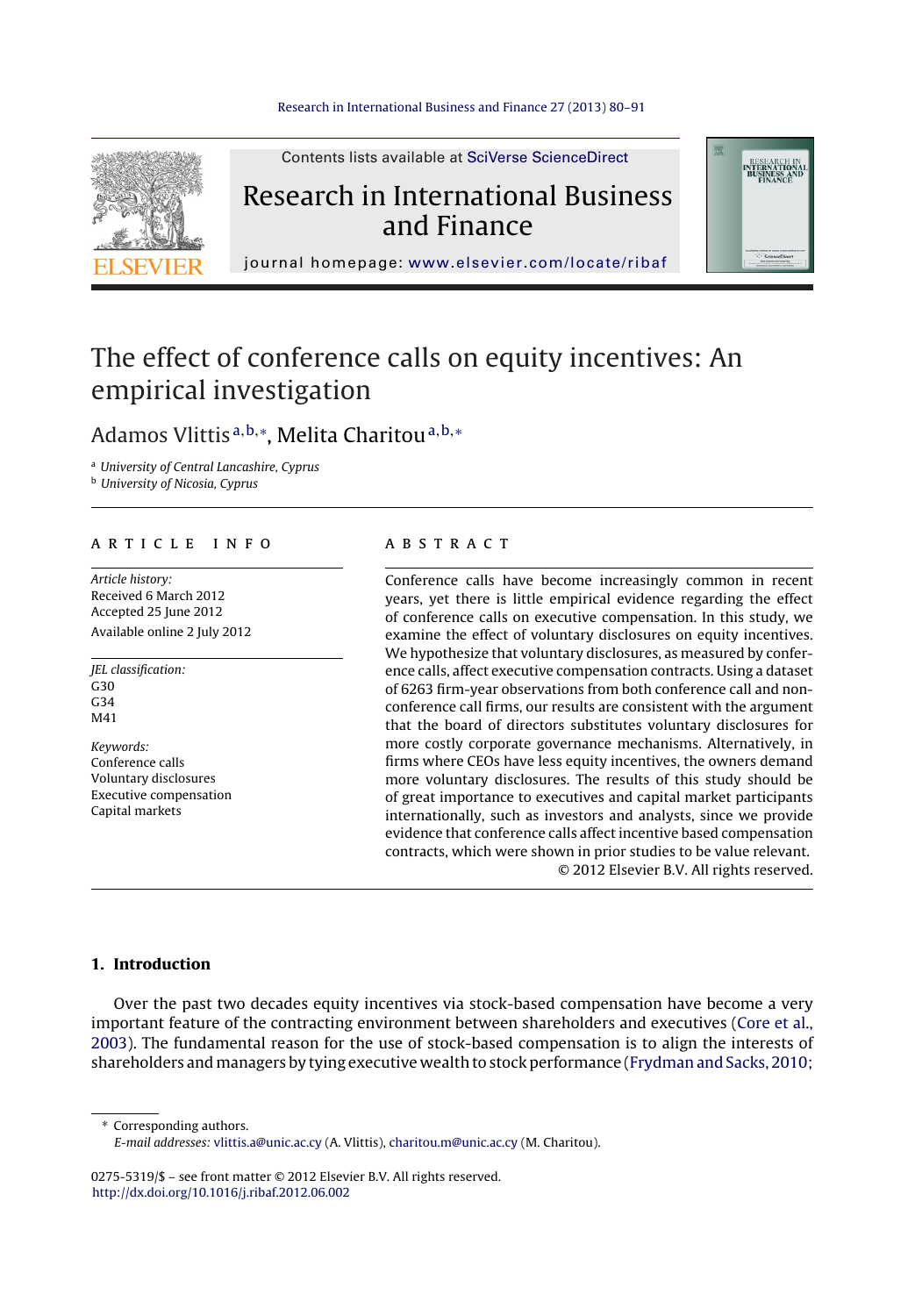[Murphy,](#page--1-0) [1999;](#page--1-0) [Bebchuk](#page--1-0) [and](#page--1-0) [Fried,](#page--1-0) [2003\).](#page--1-0) Because executive effort is unobservable, compensation risk is imposed on executives in order to motivate them to take actions that are in the best interest of the shareholders. In addition, the stock price contains information that investors have about the managers' actions and so it may be useful for contracting purposes. Therefore, equity incentives are more important in firms with higher information asymmetry, monitoring difficulties, and agency costs.

Managers, however, make voluntary disclosures of unverifiable private information in the form of management earnings forecasts, press releases, conference calls, and/or published financial statements. These disclosures reduce information asymmetry and influence market prices [\(Beyer](#page--1-0) et [al.,](#page--1-0) [2010;](#page--1-0) [Aboody](#page--1-0) [and](#page--1-0) [Kasznik,](#page--1-0) [2000;](#page--1-0) [Wang,](#page--1-0) [2007;](#page--1-0) [Karamanou](#page--1-0) [and](#page--1-0) [Vafeas,](#page--1-0) [2005;](#page--1-0) [Larcker](#page--1-0) [and](#page--1-0) [Zakolyukina,](#page--1-0) [2012\).](#page--1-0) It is this relationship between information asymmetry, voluntary disclosures, and stock based compensation that this study explores.

In this study we hypothesize that voluntary disclosures affect compensation contracts. This hypothesis draws from arguments and findings in the corporate governance literature. The main argument in the literature is that a high level of information asymmetry, and thus monitoring difficulties, requires the implementation of more powerful, and possibly more costly, corporate governance mechanisms to help align managers and shareholders interests [\(La](#page--1-0) [Porta](#page--1-0) et [al.,](#page--1-0) [1998;](#page--1-0) [Berger,](#page--1-0) [2011;](#page--1-0) [Bebchuk](#page--1-0) [and](#page--1-0) [Weisbach,](#page--1-0) [2010\).](#page--1-0) [Bushman](#page--1-0) et [al.](#page--1-0) [\(2000,](#page--1-0) [2004\)](#page--1-0) provide evidence suggesting that firms with less informative financial statements substitute more costly governance mechanisms, such as more powerful equity incentives, to compensate for their less useful accounting numbers. Firms with poor financial statements, however, can compensate for the lack ofinformation by inducing the manager to voluntary disclose his private information instead of adopting more costly corporate governance mechanisms. Our hypothesis is analogous to the substitutability argument of [Bushman](#page--1-0) et [al.](#page--1-0) [\(2004\).](#page--1-0) Therefore, we hypothesize that firms can substitute costly corporate governance mechanisms (equity incentives) by committing to more forthcoming voluntary disclosure policies.

Managerial incentive contracts and disclosure policies are endogenous and are modeled as a system of simultaneous equations. The model resembles a demand-supply specification, and can take similar interpretation. So, an alternative interpretation of our hypothesis is that in firms with lower equity incentives shareholders will demand more voluntary disclosures in order to satisfy their monitoring needs.

In this study, conference calls proxy for a firm's voluntary disclosure policy. An important characteristic of conference calls is that they constitute ex-ante commitments to voluntary disclosures. A maintained assumption is that firms that host conference calls provide higher quality of voluntary disclosures to the market ([Matsumoto](#page--1-0) et [al.,](#page--1-0) [2011;](#page--1-0) [Kimbrough](#page--1-0) [and](#page--1-0) [Loius,](#page--1-0) [2011\).](#page--1-0) So the latent variable of interest is the quality of voluntary disclosure that takes the form of conference calls if it exceeds a hurdle. A firm's compensation policy is proxied by the manager's portfolio of equity incentives ([Core](#page--1-0) [and](#page--1-0) [Guay,](#page--1-0) [1999\).](#page--1-0)

Using a dataset of 6263 firm year observations of which 3204 are conference call firms and 3059 non-conference call firms, we show that conference calls affect equity based compensation contracts. This study differs from the extant research in the following respects. First, we examine whether voluntary disclosures can improve contract efficiency or substitute for other more costly corporate governance mechanisms. Second, we use conference calls to proxy for the voluntary disclosure policies of firms. Conference calls provide a unique setting to study voluntary disclosures because of their characteristics: they are unscripted and unregulated, interactive, and unlike earnings forecasts they constitute ex-ante commitments to voluntary disclosures.

In Section 2, we provide background, motivation and hypothesis development. Section [3](#page--1-0) presents the research design. Section [4](#page--1-0) presents the empirical results and robustness tests. The final section concludes.

#### **2. Background, motivation and hypothesis**

Over the past two decades conference calls have become a popular venue for managers to disclose information. The majority of conference calls take place a few days after quarterly earnings announcements. A typical call opens with the CEO and the chief financial officer discusses in detail the financial performance of the company. The discussion is followed by a question-and-answer session, where